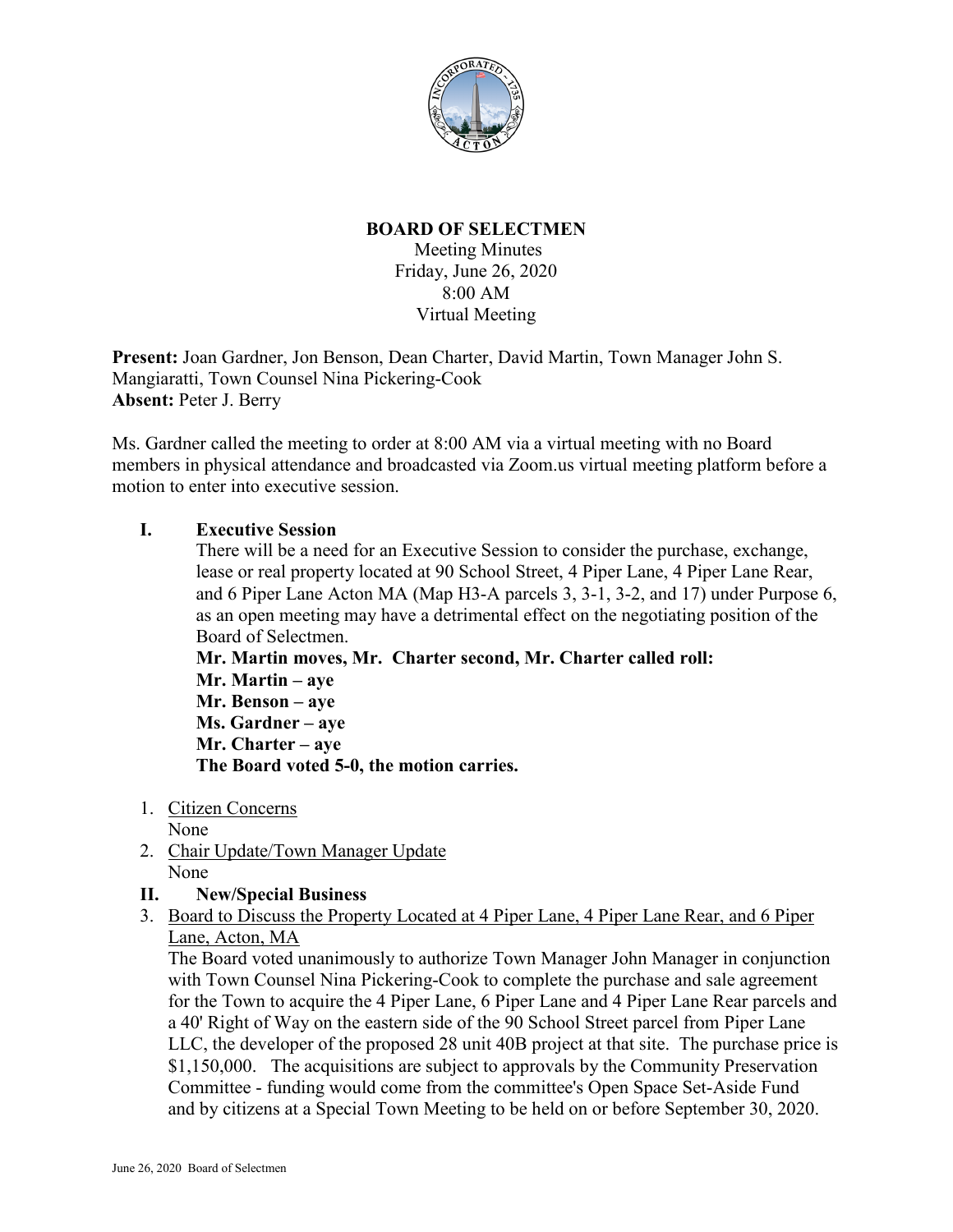

**Mr. Martin moves that the Board has determined that advertising under General Laws Chapter 30B for the Town's acquisition of the Property will not benefit the governmental body's interest due to the unique qualities of the Property. Specifically, the Property contains attractive, scenic, high quality land that is adjacent to other Town-owned land, and is uniquely suited to be used by the Town for open space, conservation purposes, with possible affordable housing, Mr. Benson seconds. Mr. Charter called roll:**

**Mr. Benson -aye Mr. Martin - aye Ms. Gardner – aye Mr. Charter – aye The Board voted 4-0, the motion carries.**

**Mr. Martin moves to approve that certain Purchase and Sale Agreement concerning the Town's purchase of the Property substantially in the form presented to the Board at its June 26, 2020 meeting, with final changes to be negotiated by the Town Manager in the Town Manager's reasonable discretion in consultation with Town Counsel, Mr. Benson seconds. Mr. Charter called roll Mr. Benson -aye**

**Mr. Martin - aye Ms. Gardner – aye Mr. Charter – aye The Board voted 4-0, the motion carries.**

**Mr. Martin moves to authorize the Town Manager to take all actions on behalf of the Town that are reasonably necessary, in the judgment of the Town Manager, to complete the purchase of the Property in accordance with the Purchase** 

**and Sale Agreement and the applicable Town Meeting vote, including without limitation delivering closing funds and signing deeds, leases, closing forms, closing documents, and settlement statements, Mr. Benson seconds. Mr. Charter called roll:**

**Mr. Benson -aye**

**Mr. Martin - aye Ms. Gardner – aye**

**Mr. Charter – aye**

**The Board voted 4-0, the motion carries.**

**Mr. Martin moves the OSC to meet virtually to consider the votes, Mr. Benson seconds. Mr. Charter called roll: Mr. Benson -aye Mr. Martin - aye Ms. Gardner – aye Mr. Charter – aye The Board voted 4-0, the motion carries.**

**Mr. Benson moves to adjourn, Mr. Martin seconds. Mr. Charter called roll:**